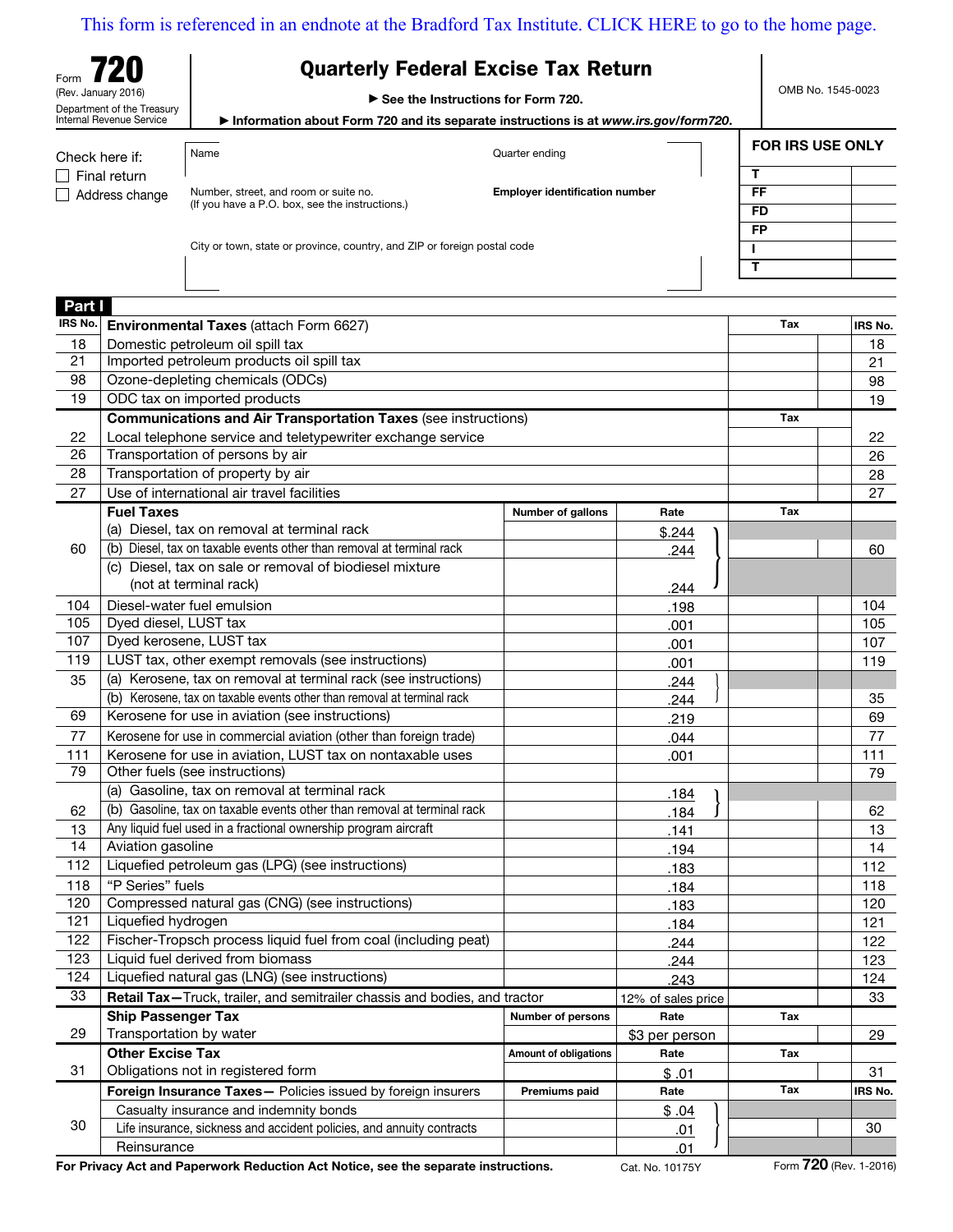| Form 720 (Rev. 1-2016) |                                                                                                                                                              |                      |                                     |      |                          |                    |                                        |                          |                              |         | Page 2  |
|------------------------|--------------------------------------------------------------------------------------------------------------------------------------------------------------|----------------------|-------------------------------------|------|--------------------------|--------------------|----------------------------------------|--------------------------|------------------------------|---------|---------|
| IRS No.                | <b>Manufacturers Taxes</b>                                                                                                                                   |                      | <b>Number of tons</b>               |      | Sales price              |                    | Rate                                   |                          | Tax                          |         | IRS No. |
| 36                     | Coal-Underground mined                                                                                                                                       |                      |                                     |      |                          |                    | \$1.10 per ton                         |                          |                              | 36      |         |
| 37                     |                                                                                                                                                              |                      |                                     |      |                          |                    | 4.4% of sales price                    |                          |                              | 37      |         |
| 38                     | Coal-Surface mined                                                                                                                                           |                      |                                     |      |                          |                    | \$.55 per ton                          |                          |                              | 38      |         |
| 39                     |                                                                                                                                                              |                      |                                     |      |                          |                    | 4.4% of sales price                    |                          |                              | 39      |         |
|                        |                                                                                                                                                              |                      |                                     |      |                          |                    | <b>Number of tires</b>                 |                          | Tax                          | IRS No. |         |
| 108                    | Taxable tires other than bias ply or super single tires                                                                                                      |                      |                                     |      |                          |                    |                                        |                          |                              | 108     |         |
| 109                    | Taxable bias ply or super single tires (other than super single tires designed for steering)                                                                 |                      |                                     |      |                          |                    |                                        |                          |                              | 109     |         |
| 113                    | Taxable tires, super single tires designed for steering                                                                                                      |                      |                                     |      |                          |                    |                                        |                          |                              | 113     |         |
| 40                     | Gas guzzler tax. Attach Form 6197. Check if one-time filing                                                                                                  |                      |                                     |      |                          |                    |                                        |                          |                              | 40      |         |
| 97                     | Vaccines (see instructions)                                                                                                                                  |                      |                                     |      |                          |                    |                                        |                          |                              | 97      |         |
|                        |                                                                                                                                                              |                      |                                     |      | Sales price              |                    |                                        |                          |                              |         |         |
| 136                    | Reserved                                                                                                                                                     |                      |                                     |      |                          |                    | 2.3% of sales price                    |                          |                              | 136     |         |
| 1                      | Total. Add all amounts in Part I. Complete Schedule A unless one-time filing                                                                                 |                      |                                     |      |                          |                    |                                        | $\blacktriangleright$ \$ |                              |         |         |
| Part II                |                                                                                                                                                              |                      |                                     |      |                          |                    |                                        |                          |                              |         |         |
| IRS No.                | Patient-Centered Outcomes Research Fee (see                                                                                                                  |                      | (a) Avg. number<br>of lives covered |      | (b) Rate for avg.        | (c) Fee (see       |                                        |                          |                              |         |         |
|                        | instructions)                                                                                                                                                |                      | (see inst.)                         |      | covered life             | instructions)      |                                        |                          | Tax                          | IRS No. |         |
| 133                    | (a) Specified health insurance policies                                                                                                                      |                      |                                     |      | (see inst.)              |                    |                                        |                          |                              |         |         |
|                        | (b) Applicable self-insured health plans                                                                                                                     |                      |                                     |      | (see inst.)              |                    |                                        |                          |                              | 133     |         |
|                        |                                                                                                                                                              |                      |                                     |      |                          |                    | Rate                                   |                          |                              |         |         |
| 41                     | Sport fishing equipment (other than fishing rods and fishing poles)                                                                                          |                      |                                     |      |                          |                    | 10% of sales price                     |                          |                              | 41      |         |
| 110                    | Fishing rods and fishing poles (limits apply, see instructions)                                                                                              |                      |                                     |      |                          |                    | 10% of sales price                     |                          |                              | 110     |         |
| 42                     | Electric outboard motors                                                                                                                                     |                      |                                     |      |                          |                    | 3% of sales price                      |                          |                              | 42      |         |
| 114                    | Fishing tackle boxes                                                                                                                                         |                      |                                     |      |                          |                    | 3% of sales price                      |                          |                              | 114     |         |
| 44                     | Bows, quivers, broadheads, and points                                                                                                                        |                      |                                     |      |                          |                    | 11% of sales price                     |                          |                              | 44      |         |
| 106                    | Arrow shafts                                                                                                                                                 |                      |                                     |      |                          |                    | \$.49 per shaft                        |                          |                              | 106     |         |
| 140                    | Indoor tanning services                                                                                                                                      |                      |                                     |      |                          | 10% of amount paid |                                        |                          |                              | 140     |         |
|                        |                                                                                                                                                              |                      |                                     |      | <b>Number of gallons</b> |                    | Rate                                   |                          | Tax                          |         |         |
| 64                     | Inland waterways fuel use tax                                                                                                                                |                      |                                     |      |                          |                    | \$.29                                  |                          |                              | 64      |         |
| 125                    | LUST tax on inland waterways fuel use (see instructions)                                                                                                     |                      |                                     |      |                          |                    | .001                                   |                          |                              | 125     |         |
| 51                     | Section 40 fuels (see instructions)                                                                                                                          |                      |                                     |      |                          |                    |                                        |                          |                              | 51      |         |
| 117                    | Biodiesel sold as but not used as fuel                                                                                                                       |                      |                                     |      |                          |                    |                                        |                          |                              | 117     |         |
| 20                     | Floor Stocks Tax- Ozone-depleting chemicals (floor stocks). Attach Form 6627.                                                                                |                      |                                     |      |                          |                    |                                        |                          |                              | 20      |         |
| $\overline{2}$         | Total. Add all amounts in Part II                                                                                                                            |                      |                                     |      |                          |                    |                                        | ∣\$                      |                              |         |         |
| Part III               |                                                                                                                                                              |                      |                                     |      |                          |                    |                                        |                          |                              |         |         |
| 3                      | Total tax. Add Part I, line 1, and Part II, line 2                                                                                                           |                      |                                     |      |                          |                    |                                        | 3                        |                              |         |         |
| 4                      | Claims (see instructions; complete Schedule C)                                                                                                               |                      |                                     |      | $\overline{\mathbf{4}}$  |                    |                                        |                          |                              |         |         |
| 5                      | Deposits made for the quarter $\ldots$ .                                                                                                                     | 5                    |                                     |      |                          |                    |                                        |                          |                              |         |         |
|                        | $\Box$ Check here if you used the safe harbor rule to make your deposits.                                                                                    |                      |                                     |      |                          |                    |                                        |                          |                              |         |         |
| 6                      | Overpayment from previous quarters $\ldots$                                                                                                                  | 6                    |                                     |      |                          |                    |                                        |                          |                              |         |         |
| 7                      | Enter the amount from Form 720X included                                                                                                                     |                      |                                     |      |                          |                    |                                        |                          |                              |         |         |
|                        | on line 6, if any $\ldots$ , $\ldots$ , $\ldots$                                                                                                             | 7                    |                                     |      |                          |                    |                                        |                          |                              |         |         |
| 8                      | Add lines 5 and 6                                                                                                                                            |                      |                                     |      | 8                        |                    |                                        |                          |                              |         |         |
| 9                      | Add lines 4 and 8                                                                                                                                            |                      |                                     |      |                          |                    |                                        | 9                        |                              |         |         |
| 10                     | Balance Due. If line 3 is greater than line 9, enter the difference. Pay the full amount with the return (see instructions)                                  |                      |                                     |      |                          |                    |                                        | 10                       |                              |         |         |
| 11                     | <b>Overpayment.</b> If line 9 is greater than line 3, enter the difference. Check if you want the                                                            |                      |                                     |      |                          |                    |                                        |                          |                              |         |         |
|                        | overpayment:<br>Applied to your next return, or                                                                                                              |                      |                                     |      | Refunded to you.         |                    |                                        | 11                       |                              |         |         |
| Third Party            | Do you want to allow another person to discuss this return with the IRS (see instructions)?                                                                  |                      |                                     |      |                          |                    |                                        |                          | Yes. Complete the following. |         | No      |
| Designee               | Designee name ▶                                                                                                                                              |                      | Phone no. ▶                         |      |                          |                    | Personal identification number (PIN) ▶ |                          |                              |         |         |
|                        | Under penalties of perjury, I declare that I have examined this return, including accompanying schedules and statements, and to the best of my knowledge and |                      |                                     |      |                          |                    |                                        |                          |                              |         |         |
| <b>Sign</b>            | belief, it is true, correct, and complete. Declaration of preparer (other than taxpayer) is based on all information of which preparer has any knowledge.    |                      |                                     |      |                          |                    |                                        |                          |                              |         |         |
| <b>Here</b>            |                                                                                                                                                              |                      |                                     |      |                          |                    |                                        |                          |                              |         |         |
|                        | Signature                                                                                                                                                    |                      |                                     | Date |                          | Title              |                                        |                          |                              |         |         |
|                        | Type or print name below signature. ▶                                                                                                                        |                      |                                     |      |                          |                    | Telephone number ▶                     |                          |                              |         |         |
| Paid                   | Print/Type preparer's name                                                                                                                                   | Preparer's signature |                                     |      |                          | Date               |                                        | Check                    | <b>PTIN</b><br>if            |         |         |
| <b>Preparer</b>        |                                                                                                                                                              |                      |                                     |      |                          |                    |                                        | self-employed            |                              |         |         |
| <b>Use Only</b>        | Firm's name                                                                                                                                                  |                      |                                     |      |                          |                    | Firm's EIN ▶                           |                          |                              |         |         |
|                        | Firm's address ▶                                                                                                                                             |                      |                                     |      |                          |                    | Phone no.                              |                          |                              |         |         |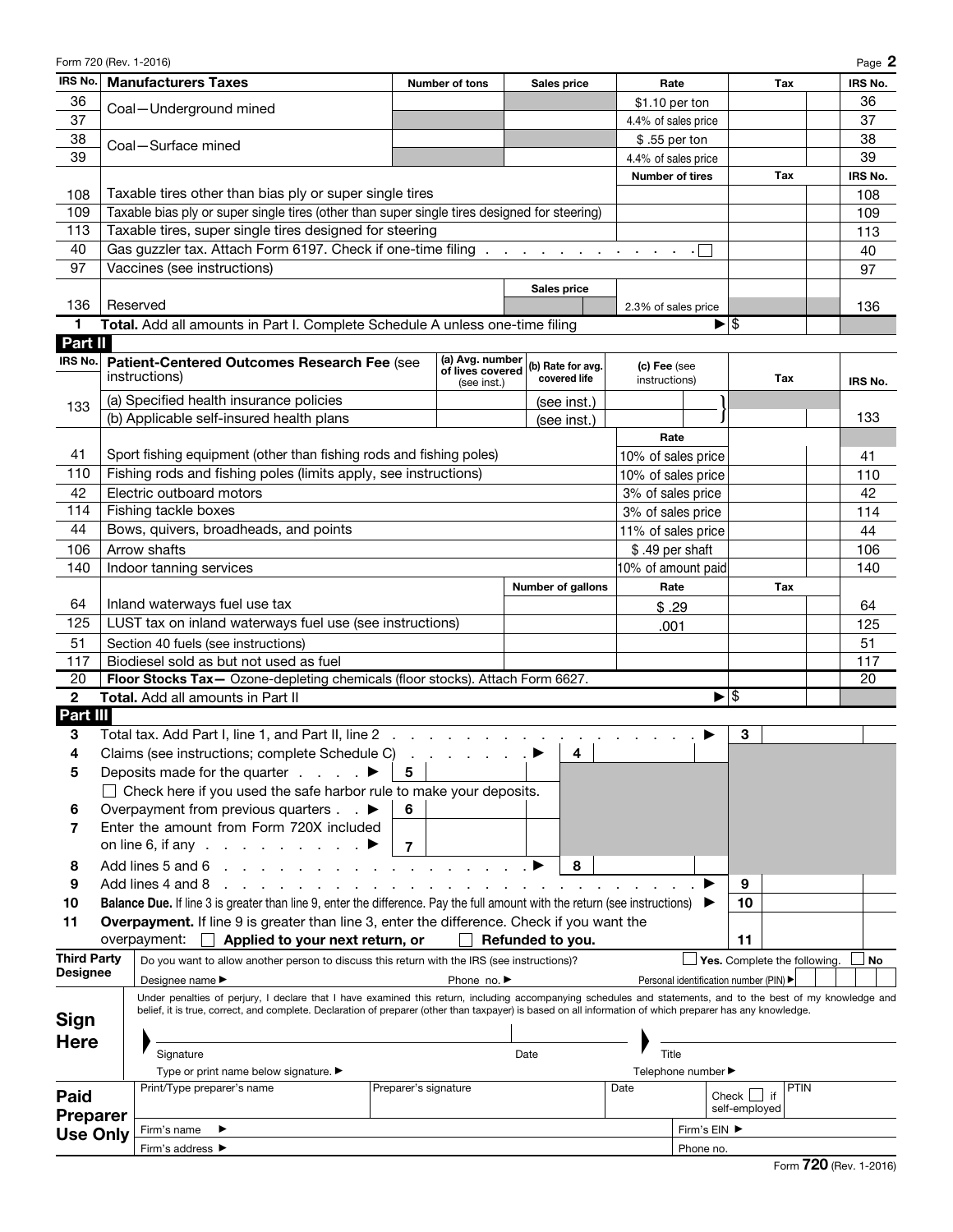### **Schedule A** Excise Tax Liability (see instructions)

Note: You must complete Schedule A if you have a liability for any tax in Part I of Form 720. Do not complete Schedule A for Part II taxes or for a one-time filing of the gas guzzler tax.

|  | 1 Regular method taxes |  |  |
|--|------------------------|--|--|
|--|------------------------|--|--|

| (a) Record of Net           | <b>Period</b>                       |   |               |  |  |
|-----------------------------|-------------------------------------|---|---------------|--|--|
| <b>Tax Liability</b>        | 1st-15th day                        |   | 16th-last day |  |  |
| First month                 |                                     | в |               |  |  |
| Second month                |                                     | D |               |  |  |
| Third month                 |                                     |   |               |  |  |
| Special rule for September* | the contract of the contract of the | G |               |  |  |

### 2 Alternative method taxes (IRS Nos. 22, 26, 28, and 27)

| (a) Record of Taxes                      |   |              | <b>Period</b> |               |  |  |
|------------------------------------------|---|--------------|---------------|---------------|--|--|
| <b>Considered as</b><br><b>Collected</b> |   | 1st-15th day |               | 16th-last day |  |  |
| First month                              | М |              | N             |               |  |  |
| Second month                             | O |              | P             |               |  |  |
| Third month                              | O |              | R             |               |  |  |
| Special rule for September <sup>®</sup>  |   |              | <b>S</b>      |               |  |  |

(b) Alternative method taxes. Add the amounts for each semimonthly period.

\*Complete only as instructed (see instructions).

## Schedule T Two-Party Exchange Information Reporting (see instructions)

| Fuel                                                                                                                        | Number of gallons      |
|-----------------------------------------------------------------------------------------------------------------------------|------------------------|
| <b>Diesel fuel,</b> gallons received in a two-party exchange within a terminal, included                                    |                        |
| on IRS No. 60(a) on Form 720                                                                                                |                        |
| <b>Diesel fuel,</b> gallons delivered in a two-party exchange within a terminal                                             |                        |
| <b>Kerosene,</b> gallons received in a two-party exchange within a terminal, included on IRS No. 35(a),                     |                        |
| 69, 77, or 111 on Form 720                                                                                                  |                        |
| Kerosene, gallons delivered in a two-party exchange within a terminal                                                       |                        |
| <b>Gasoline,</b> gallons received in a two-party exchange within a terminal, included on IRS No. 62(a)<br>on Form 720       |                        |
| Gasoline, gallons delivered in a two-party exchange within a terminal                                                       |                        |
| <b>Aviation gasoline,</b> gallons received in a two-party exchange within a terminal,<br>included on IRS No. 14 on Form 720 |                        |
| <b>Aviation gasoline, gallons delivered in a two-party exchange within a terminal</b>                                       |                        |
|                                                                                                                             | Form 720 (Rev. 1-2016) |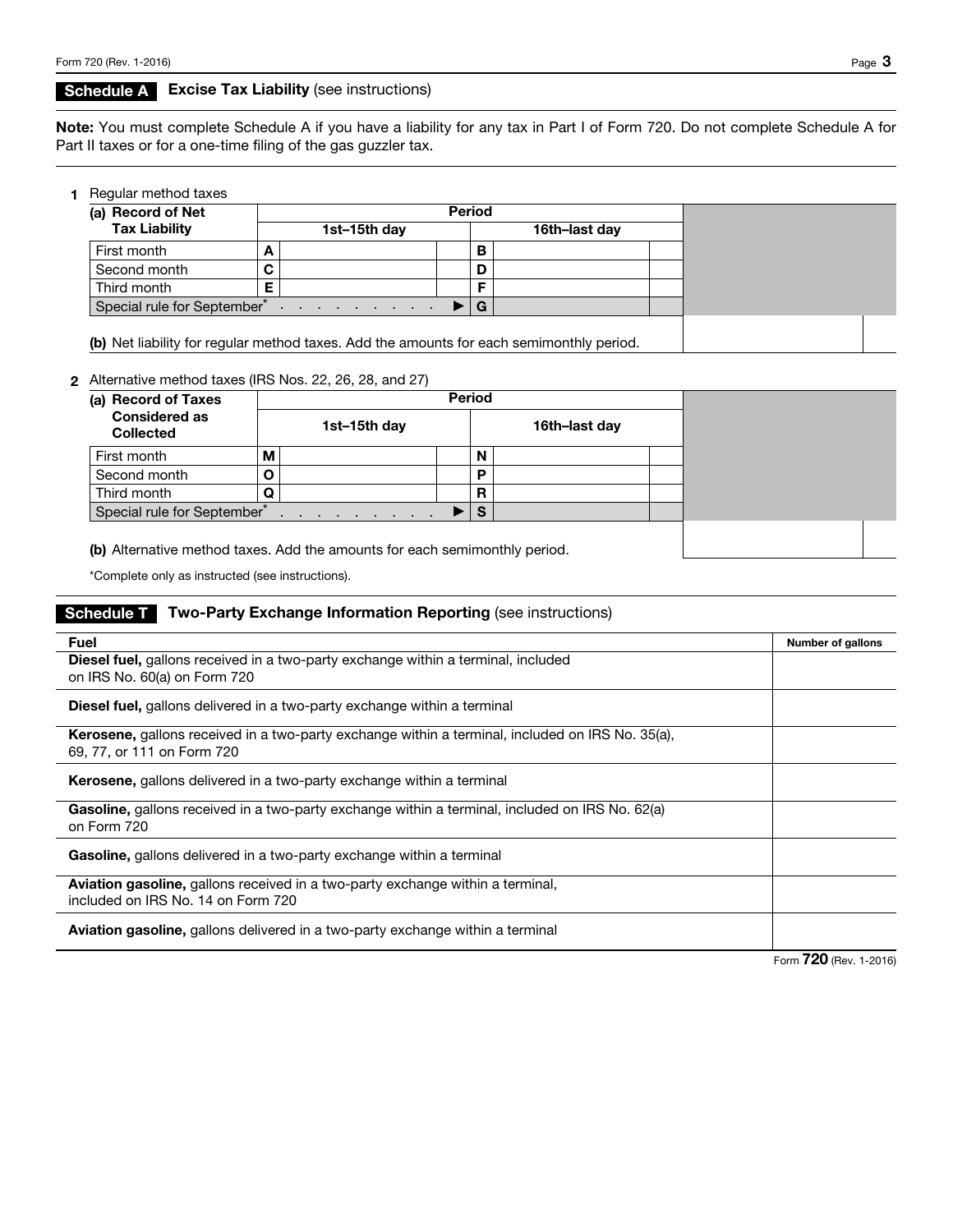Schedule C Claims **C Claims** Month your income tax year ends  $\blacktriangleright$ • Complete Schedule C for claims *only* if you are reporting liability in Part I or II of Form 720. • Attach a statement explaining each claim as required. Include your name and EIN on the statement (see instructions). Caution: Claimant has the name and address of the person(s) who sold the fuel to the claimant, the dates of purchase, and if exported, the required proof of export. For claims on lines 1a and 2b (type of use 13 and 14), 3c, 4b, and 5, claimant has not waived the right to make the claim. 1 Nontaxable Use of Gasoline Note: CRN is credit reference number. Period of claim Type of use | Rate | Gallons | Amount of claim | CRN a Gasoline (see Caution above line 1) \$ 362 \$.183 **b** Exported (see **Caution** above line 1) 411 .184 2 Nontaxable Use of Aviation Gasoline **Period of claim Aviation** Period of claim A Type of use  $\parallel$  Rate  $\parallel$  Gallons  $\parallel$  Amount of claim  $\parallel$  CRN a Used in commercial aviation (other than foreign trade) <br> **a**  $\frac{1}{3.15}$  <br>
<sup>354</sup> \$.15 **b** Other nontaxable use (see **Caution** above line 1) 324 .193 c Exported (see Caution above line 1) 412 .194 d LUST tax on aviation fuels used in foreign trade  $0.01$  and  $0.01$  and  $433$ .001 3 Nontaxable Use of Undyed Diesel Fuel Period of claim  $\blacktriangleright$  Period of claim  $\blacktriangleright$ Claimant certifies that the diesel fuel did not contain visible evidence of dye. Exception. If any of the diesel fuel included in this claim did contain visible evidence of dye, attach a detailed explanation and check here . . . . . . . . . . . . . . . . . . . . . . . . . . . . . . . a Type of use  $\parallel$  Rate  $\parallel$  Gallons  $\parallel$  Amount of claim  $\parallel$  CRN **a** Nontaxable use  $\begin{array}{ccc} 360 \\ -360 \end{array}$ \$.243 **b** Use in trains 243 | 353 .243 c Use in certain intercity and local buses (see Caution above line 1) 350 .17 d Use on a farm for farming purposes 360 and 243 .243 e Exported (see Caution above line 1) 413 .244 4 Nontaxable Use of Undyed Kerosene (Other Than Kerosene Used in Aviation) Period of claim  $\blacktriangleright$ Claimant certifies that the kerosene did not contain visible evidence of dye. Exception. If any of the kerosene included in this claim did contain visible evidence of dye, attach a detailed explanation and check here . . . . . . . . . . . . . . . . . . . . . . . . . . . . . . . a  $\Box$ Caution: Claims cannot be made on line 4 for kerosene sales from a blocked pump. Type of use Rate Gallons Amount of claim CRN a Nontaxable use \$ 346 \$.243 **b** Use in certain intercity and local buses (see Caution above line 1) 347 .17 c Use on a farm for farming purposes 346 .243 d Exported (see Caution above line 1) 414 .244 e Nontaxable use taxed at \$.044 377 .043 f Nontaxable use taxed at \$.219 369 .218 5 **Kerosene Used in Aviation** (see **Caution** above line 1) Period of claim ▶ Type of use  $\parallel$  Rate  $\parallel$  Gallons  $\parallel$  Amount of claim  $\parallel$  CRN a Kerosene used in commercial aviation (other than foreign trade) taxed at \$.244  $\begin{vmatrix} 1 & 0 & 0 \\ 0 & 0 & 0 \\ 0 & 0 & 0 \end{vmatrix}$   $\begin{vmatrix} 1 & 0 & 0 \\ 0 & 1 & 0 \\ 0 & 0 & 0 \end{vmatrix}$   $\begin{vmatrix} 1 & 0 & 0 \\ 0 & 1 & 0 \\ 0 & 0 & 0 \end{vmatrix}$   $\begin{vmatrix} 1 & 0 & 0 \\ 0 & 1 & 0 \\ 0 & 0 & 0 \end{vmatrix}$ \$.200 **b** Kerosene used in commercial aviation (other than foreign trade) taxed at \$.219 355 .175 c Nontaxable use (other than use by state or local government) taxed at \$.244 346 .243 d Nontaxable use (other than use by state or local government) taxed at \$.219  $\vert$   $\rangle$  369 .218 e LUST tax on aviation fuels used in foreign trade  $.001$   $.001$   $.433$ .001

Form 720 (Rev. 1-2016) Page 4

Form 720 (Rev. 1-2016)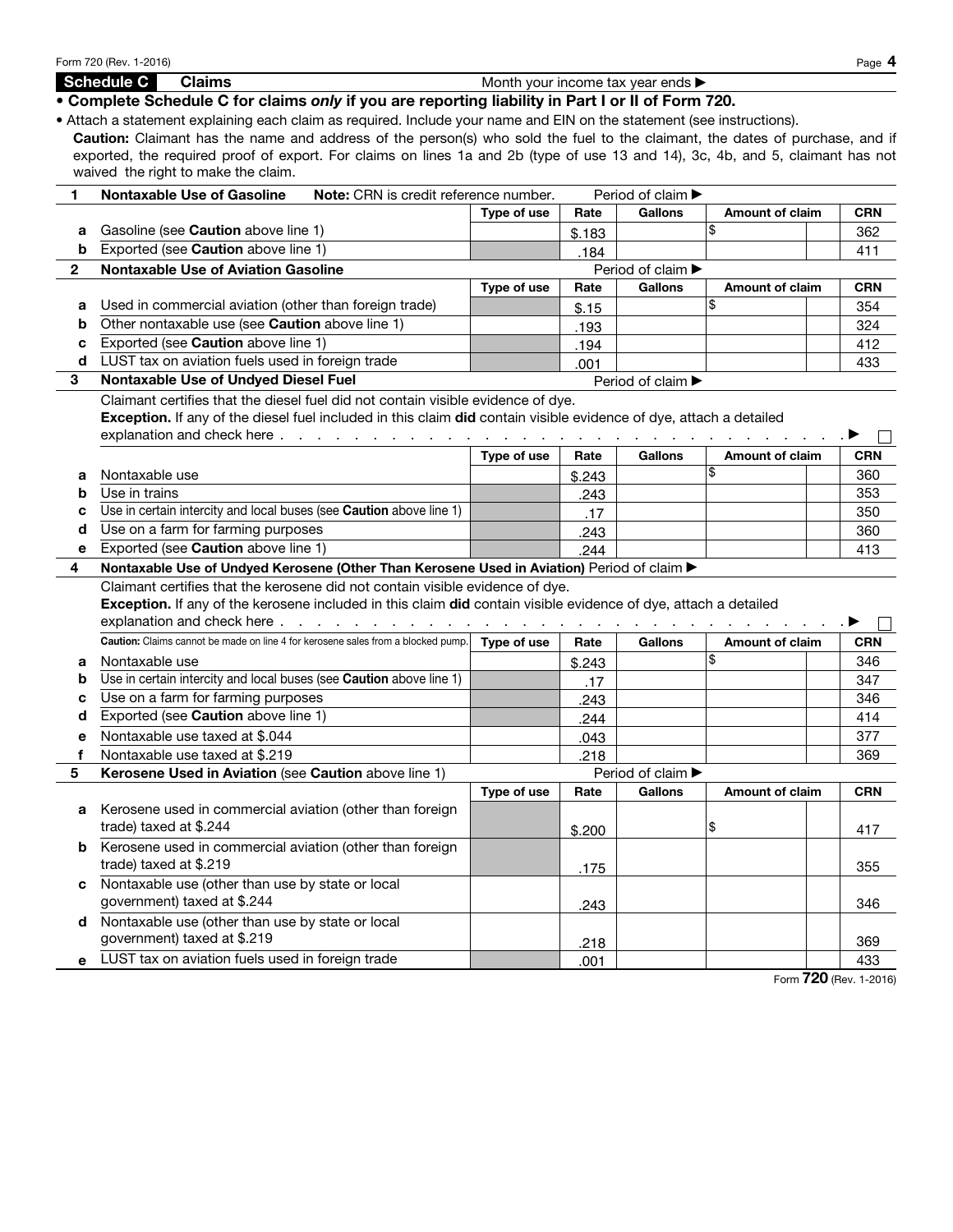## 6 Nontaxable Use of Alternative Fuel

Caution: There is a reduced credit rate for use in certain intercity and local buses (type of use 5) (see instructions).

|        | $\alpha$ is a readered eredit rate for doo in contain interesty and local based (type or doo $\sigma$ ) (eco included) log                                                                                                                                          |             |                |                                                         |                        |            |
|--------|---------------------------------------------------------------------------------------------------------------------------------------------------------------------------------------------------------------------------------------------------------------------|-------------|----------------|---------------------------------------------------------|------------------------|------------|
|        |                                                                                                                                                                                                                                                                     | Type of use | Rate           | Gallons, or gasoline or<br>diesel gallon<br>equivalents | Amount of claim        | <b>CRN</b> |
| а      | Liquefied petroleum gas (LPG) (see instructions)                                                                                                                                                                                                                    |             | \$.183         |                                                         | Ι\$                    | 419        |
| b      | "P Series" fuels                                                                                                                                                                                                                                                    |             | .183           |                                                         |                        | 420        |
| c      | Compressed natural gas (CNG) (see instructions)                                                                                                                                                                                                                     |             | .183           |                                                         |                        | 421        |
| d      | Liquefied hydrogen                                                                                                                                                                                                                                                  |             | .183           |                                                         |                        | 422        |
| е      | Fischer-Tropsch process liquid fuel from coal (including peat)                                                                                                                                                                                                      |             | .243           |                                                         |                        | 423        |
| f      | Liquid fuel derived from biomass                                                                                                                                                                                                                                    |             | .243           |                                                         |                        | 424        |
| g      | Liquefied natural gas (LNG) (see instructions)                                                                                                                                                                                                                      |             | .243           |                                                         |                        | 425        |
| h      | Liquefied gas derived from biomass                                                                                                                                                                                                                                  |             | .183           |                                                         |                        | 435        |
| 7      | Sales by Registered Ultimate Vendors of Undyed Diesel Fuel                                                                                                                                                                                                          |             |                | Period of claim ▶                                       |                        |            |
|        |                                                                                                                                                                                                                                                                     |             |                | Registration number ▶                                   |                        |            |
|        | Claimant certifies that it sold the diesel fuel at a tax-excluded price, repaid the amount of tax to the buyer, or has obtained<br>written consent of the buyer to make the claim. Claimant certifies that the diesel fuel did not contain visible evidence of dye. |             |                |                                                         |                        |            |
|        | Exception. If any of the diesel fuel included in this claim did contain visible evidence of dye, attach a detailed                                                                                                                                                  |             |                |                                                         |                        |            |
|        | explanation and check here                                                                                                                                                                                                                                          |             |                |                                                         |                        |            |
|        |                                                                                                                                                                                                                                                                     |             | Rate           | <b>Gallons</b>                                          | <b>Amount of claim</b> | <b>CRN</b> |
| a      | Use by a state or local government                                                                                                                                                                                                                                  |             |                |                                                         | \$                     | 360        |
| b      | Use in certain intercity and local buses                                                                                                                                                                                                                            |             | \$.243         |                                                         |                        | 350        |
|        | Sales by Registered Ultimate Vendors of Undyed Kerosene                                                                                                                                                                                                             |             | .17            | Period of claim $\blacktriangleright$                   |                        |            |
| 8      | (Other Than Kerosene For Use in Aviation)                                                                                                                                                                                                                           |             |                | Registration number ▶                                   |                        |            |
|        | Claimant certifies that it sold the kerosene at a tax-excluded price, repaid the amount of tax to the buyer, or has obtained the                                                                                                                                    |             |                |                                                         |                        |            |
|        | written consent of the buyer to make the claim. Claimant certifies that the kerosene did not contain visible evidence of dye.                                                                                                                                       |             |                |                                                         |                        |            |
|        | Exception. If any of the kerosene included in this claim did contain visible evidence of dye, attach a detailed                                                                                                                                                     |             |                |                                                         |                        |            |
|        | explanation and check here                                                                                                                                                                                                                                          |             |                |                                                         |                        |            |
|        |                                                                                                                                                                                                                                                                     |             | Rate           | <b>Gallons</b>                                          | <b>Amount of claim</b> | <b>CRN</b> |
|        |                                                                                                                                                                                                                                                                     |             |                |                                                         | \$                     |            |
| а      | Use by a state or local government<br>Sales from a blocked pump                                                                                                                                                                                                     |             | \$.243         |                                                         |                        | 346        |
| b<br>C |                                                                                                                                                                                                                                                                     |             | .243           |                                                         |                        |            |
|        |                                                                                                                                                                                                                                                                     |             |                |                                                         |                        |            |
|        | Use in certain intercity and local buses                                                                                                                                                                                                                            |             | .17            |                                                         |                        | 347        |
| 9      | Sales by Registered Ultimate Vendors of Kerosene For Use in Aviation                                                                                                                                                                                                |             |                | Registration number ▶                                   |                        |            |
|        |                                                                                                                                                                                                                                                                     |             |                |                                                         |                        |            |
|        | Claimant sold the kerosene for use in aviation at a tax-excluded price and has not collected the amount of tax from the buyer,                                                                                                                                      |             |                |                                                         |                        |            |
|        | repaid the amount of tax to the buyer, or has obtained written consent of the buyer to make the claim. See the instructions for                                                                                                                                     |             |                |                                                         |                        |            |
|        | additional information to be submitted.                                                                                                                                                                                                                             |             |                |                                                         |                        |            |
|        |                                                                                                                                                                                                                                                                     | Type of use | Rate           | Gallons                                                 | <b>Amount of claim</b> | <b>CRN</b> |
| а      | Use in commercial aviation (other than foreign trade) taxed at \$.219                                                                                                                                                                                               |             | \$.175         |                                                         | Ι\$                    | 355        |
| b      | Use in commercial aviation (other than foreign trade) taxed at \$.244                                                                                                                                                                                               |             | .200           |                                                         |                        | 417        |
| с      | Nonexempt use in noncommercial aviation                                                                                                                                                                                                                             |             | .025           |                                                         |                        | 418        |
| d      | Other nontaxable uses taxed at \$.244                                                                                                                                                                                                                               |             | .243           |                                                         |                        | 346        |
| е      | Other nontaxable uses taxed at \$.219                                                                                                                                                                                                                               |             | .218           |                                                         |                        | 369        |
| f      | LUST tax on aviation fuels used in foreign trade                                                                                                                                                                                                                    |             | .001           |                                                         |                        | 433        |
| 10     | Sales by Registered Ultimate Vendors of Gasoline                                                                                                                                                                                                                    |             |                | Registration number ▶                                   |                        |            |
|        |                                                                                                                                                                                                                                                                     |             |                |                                                         |                        |            |
|        | Claimant sold the gasoline at a tax-excluded price and has not collected the amount of tax from the buyer, repaid the amount                                                                                                                                        |             |                |                                                         |                        |            |
|        | of tax to the buyer, or has obtained written consent of the buyer to take the claim; and obtained an unexpired certificate from                                                                                                                                     |             |                |                                                         |                        |            |
|        | the buyer and has no reason to believe any information in the certificate is false. See the instructions for additional information                                                                                                                                 |             |                |                                                         |                        |            |
|        | to be submitted.                                                                                                                                                                                                                                                    |             |                |                                                         |                        |            |
|        |                                                                                                                                                                                                                                                                     |             | Rate           | <b>Gallons</b>                                          | Amount of claim        | <b>CRN</b> |
| а      | Use by a nonprofit educational organization                                                                                                                                                                                                                         |             | \$.183         |                                                         | \$                     | 362        |
| b      | Use by a state or local government                                                                                                                                                                                                                                  |             | .183           |                                                         |                        |            |
| 11     | Sales by Registered Ultimate Vendors of Aviation Gasoline                                                                                                                                                                                                           |             |                | Registration number ▶                                   |                        |            |
|        | Claimant sold the aviation gasoline at a tax-excluded price and has not collected the amount of tax from the buyer, repaid the amount of                                                                                                                            |             |                |                                                         |                        |            |
|        | tax to the buyer, or has obtained written consent of the buyer to take the claim; and obtained an unexpired certificate from the buyer                                                                                                                              |             |                |                                                         |                        |            |
|        | and has no reason to believe any information in the certificate is false. See the instructions for additional information to be submitted.                                                                                                                          |             |                |                                                         |                        |            |
|        |                                                                                                                                                                                                                                                                     |             | Rate           | Gallons                                                 | <b>Amount of claim</b> | <b>CRN</b> |
| а<br>b | Use by a nonprofit educational organization<br>Use by a state or local government                                                                                                                                                                                   |             | \$.193<br>.193 |                                                         | Ι\$                    | 324        |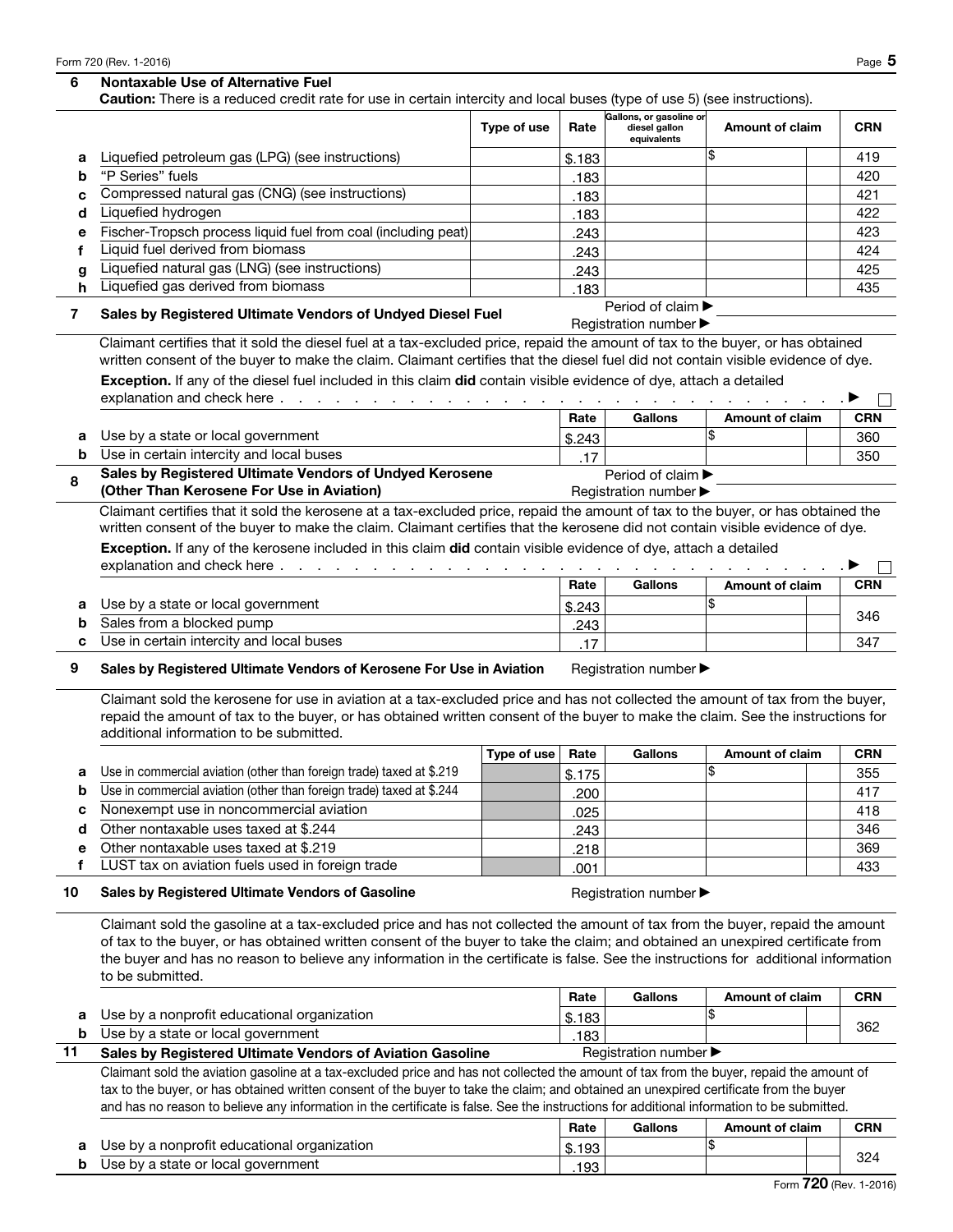12 Reserved **Period of claim A Registration number A** Registration number A Registration number

#### Reserved

|                 | Rate | Gallons | Amount of claim | <b>CRN</b> |
|-----------------|------|---------|-----------------|------------|
| Reserved        |      |         |                 |            |
| <b>Reserved</b> |      |         |                 |            |

13 Biodiesel or Renewable Diesel Mixture Credit Period of claim **Decree Accepts** Registration number D Biodiesel mixtures. Claimant produced a mixture by mixing biodiesel with diesel fuel. The biodiesel used to produce the mixture met ASTM D6751 and met EPA's registration requirements for fuels and fuel additives. The mixture was sold by the claimant to any person for use as a<br>fuel or was used as a fuel by the claimant. Claimant has attached the Certificate Reseller. **Renewable diesel mixtures**. Claimant produced a mixture by mixing renewable diesel with liquid fuel (other than renewable diesel).<br>The renewable diesel used to produce the renewable diesel mixture was derived fr and fuel additives, and met ASTM D975, D396, or other equivalent standard approved by the IRS. The mixture was sold by the claimant to any<br>person for use as a fuel or was used as a fuel by the claimant. Claimant has attach of Biodiesel Reseller, both of which have been edited as discussed in the instructions for line 13. See the instructions for line 13 for information about renewable diesel used in aviation.

|                                                | Rate   | Gal. of biodiesel or<br>renewable diesel | <b>Amount of claim</b> | <b>CRN</b> |
|------------------------------------------------|--------|------------------------------------------|------------------------|------------|
| Biodiesel (other than agri-biodiesel) mixtures | \$1.00 |                                          |                        | 388        |
| Agri-biodiesel mixtures                        | .00    |                                          |                        | 390        |
| Renewable diesel mixtures                      | .00    |                                          |                        | 307        |
|                                                |        |                                          |                        |            |

14 Alternative Fuel Credit and Alternative Fuel Mixture Credit Registration number

For the alternative fuel mixture credit, claimant produced a mixture by mixing taxable fuel with alternative fuel. Claimant certifies that it (a) produced the alternative fuel, or (b) has in its possession the name, address, and EIN of the person(s) that sold the alternative fuel to the claimant; the date of purchase; and an invoice or other documentation identifying the amount of the alternative fuel. The claimant also certifies that it made no other claim for the amount of the alternative fuel, or has repaid the amount to the government. The alternative fuel mixture was sold by the claimant to any person for use as a fuel or was used as a fuel by the claimant.

|    |                                                                                                           | Rate  | Gallons, or<br>gasoline or diesel<br>gallon equivalents<br>(see instructions) | <b>Amount of claim</b> | CRN        |
|----|-----------------------------------------------------------------------------------------------------------|-------|-------------------------------------------------------------------------------|------------------------|------------|
| a  | Liquefied petroleum gas (LPG)                                                                             | \$.50 |                                                                               | \$                     | 426        |
| b  | "P Series" fuels                                                                                          | .50   |                                                                               |                        | 427        |
| с  | Compressed natural gas (CNG)                                                                              | .50   |                                                                               |                        | 428        |
| d  | Liquefied hydrogen                                                                                        | .50   |                                                                               |                        | 429        |
| е  | Fischer-Tropsch process liquid fuel from coal (including peat)                                            | .50   |                                                                               |                        | 430        |
|    | Liquid fuel derived from biomass                                                                          | .50   |                                                                               |                        | 431        |
| g  | Liquefied natural gas (LNG)                                                                               | .50   |                                                                               |                        | 432        |
| h  | Liquefied gas derived from biomass                                                                        | .50   |                                                                               |                        | 436        |
|    | Compressed gas derived from biomass                                                                       |       | 437                                                                           |                        |            |
| 15 | Other claims. See the instructions. For lines 15b and 15c, see the Caution above line 1 on page 4.        |       | <b>Amount of claim</b>                                                        | <b>CRN</b>             |            |
| a  | Section 4051(d) tire credit (tax on vehicle reported on IRS No. 33)                                       |       |                                                                               | \$                     | 366        |
| b  | Exported dyed diesel fuel and exported gasoline blendstocks taxed at \$.001                               |       |                                                                               |                        | 415        |
| c  | Exported dyed kerosene                                                                                    |       |                                                                               |                        | 416        |
| d  | Diesel-water fuel emulsion                                                                                |       |                                                                               |                        |            |
| е  | Registered credit card issuers                                                                            |       |                                                                               |                        |            |
|    |                                                                                                           |       | <b>Number of tires</b>                                                        | <b>Amount of claim</b> | <b>CRN</b> |
|    | Taxable tires other than bias ply or super single tires                                                   |       |                                                                               | \$                     | 396        |
| g  | Taxable tires, bias ply or super single tires (other than super single tires designed for steering)       |       |                                                                               |                        | 304        |
| n  | Taxable tires, super single tires designed for steering                                                   |       |                                                                               |                        | 305        |
|    |                                                                                                           |       |                                                                               |                        |            |
|    |                                                                                                           |       |                                                                               |                        |            |
| k  |                                                                                                           |       |                                                                               |                        |            |
| 16 | Total claims. Add amounts on lines 1 through 15. Enter the result here and on Form 720, Part III, line 4. |       | 16                                                                            | <b>300</b>             |            |

Form 720 (Rev. 1-2016)